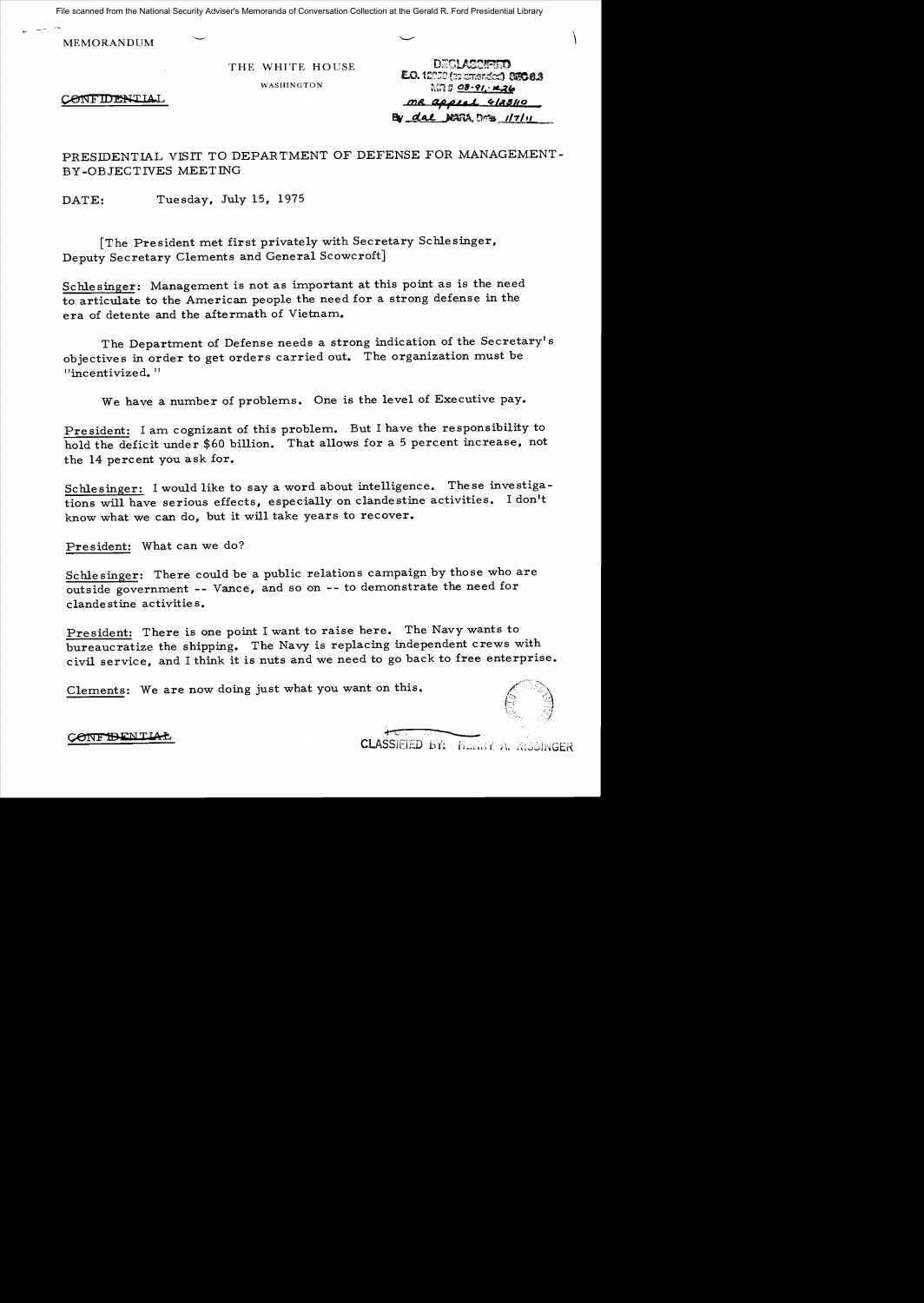## CONFIDENTIAL

Schlesinger: That brings me to the civil service. You should study it over your next 18 months so you can reform it in your next term.

[The President then joined the general meeting. He gave general introductory remarks. He cited his reliance on OMB to help him and he expressed his hope for cooperation with the departments.]

Schlesinger: We are trying to maintain our way in an era of uncertainty. an era of detente and competition. We rely on deterrence and we must maintain with our allies an overall military balance. It is on this balance that detente rests. Without it. detente would not survive. Therefore we are providing options for you. It is not up to us to select your strategy and policy. but to give you options. The Air Force and Navy have introduced less than optimum capable equipment in order to get more and to economize.

We must hedge against uncertainty. For example. we don't know how long a European conflict will last. The Europeans generally say 20 days. but it may be more than 90 days. which is the current planning figure.

Brown: We have a problem with exercises. We have a constant tug of war now between exercises for readiness and the high costs (particularly for fuel) involved in exercises. The final test of the Department. though. is to put forces into the field ready for combat.

The Army is probably in better readiness now than it has been since the early days of Vietnam. Reserve readiness is now the biggest problem. Navy steaming days are down. so readiness is spotty.

The Air Force strategic forces are ready. The TAC forces are not so good, partly through equipment problems.

Marine recruiting is going better. The big problem is the navy equipping program.

Clements: [Describes his MBO handout]

The system is not perfect but it is a good management tool.

President: Who picks the objectives?

Clements: We get them from the Service Secretaries and Assistant Secretaries what they thought were the objectives.



**CONFIDENTIAL**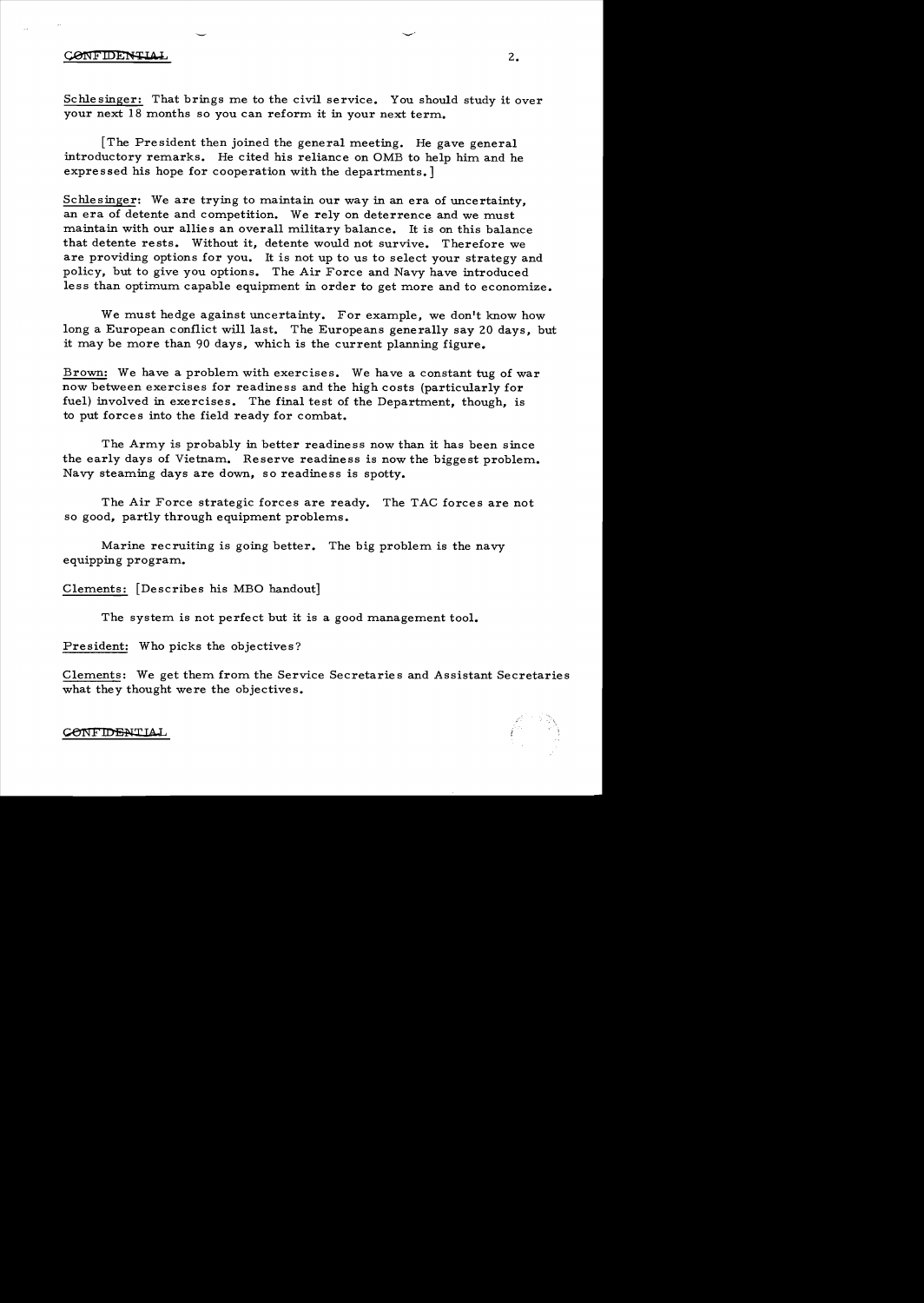## **CONFIDENTIAL**

[A general discussion takes place.]

Schlesinger: Now I would like to mention the Congressional impact. Congress now has 1700 people supervising the 1600 in OSD.

There is a discussion of the problems with Congress.

President: I agree. There is the problem of multiple jurisdictions also. I see no chance of improvement.

Lynn: There also is the problem of Congress giving authority but subject to a one -house veto if the authority is exercised.

President: How about posts and stations? Are you keeping them at the minimum necessary?

Schlesinger: Yes, the Congress and White House show intense interest here.

For example, we are closing munitions factories because of the Kennedy Amendment that we can't procure for allies.

President: Why don't we get it out of the foreign aid legislation this year?

Schlesinger: It probably will be reinserted.

[The problem. of reducing Row Air Force Base was discussed. Also the Oceanographic Service. GAO is apparently supporting a move out of Maryland to St. Louis. There is discussion of the Naval Reserve which is obsolescent because it is tied to obsolete equipment -- unlike the Army and Marines.]



**CONFIDENTIAL**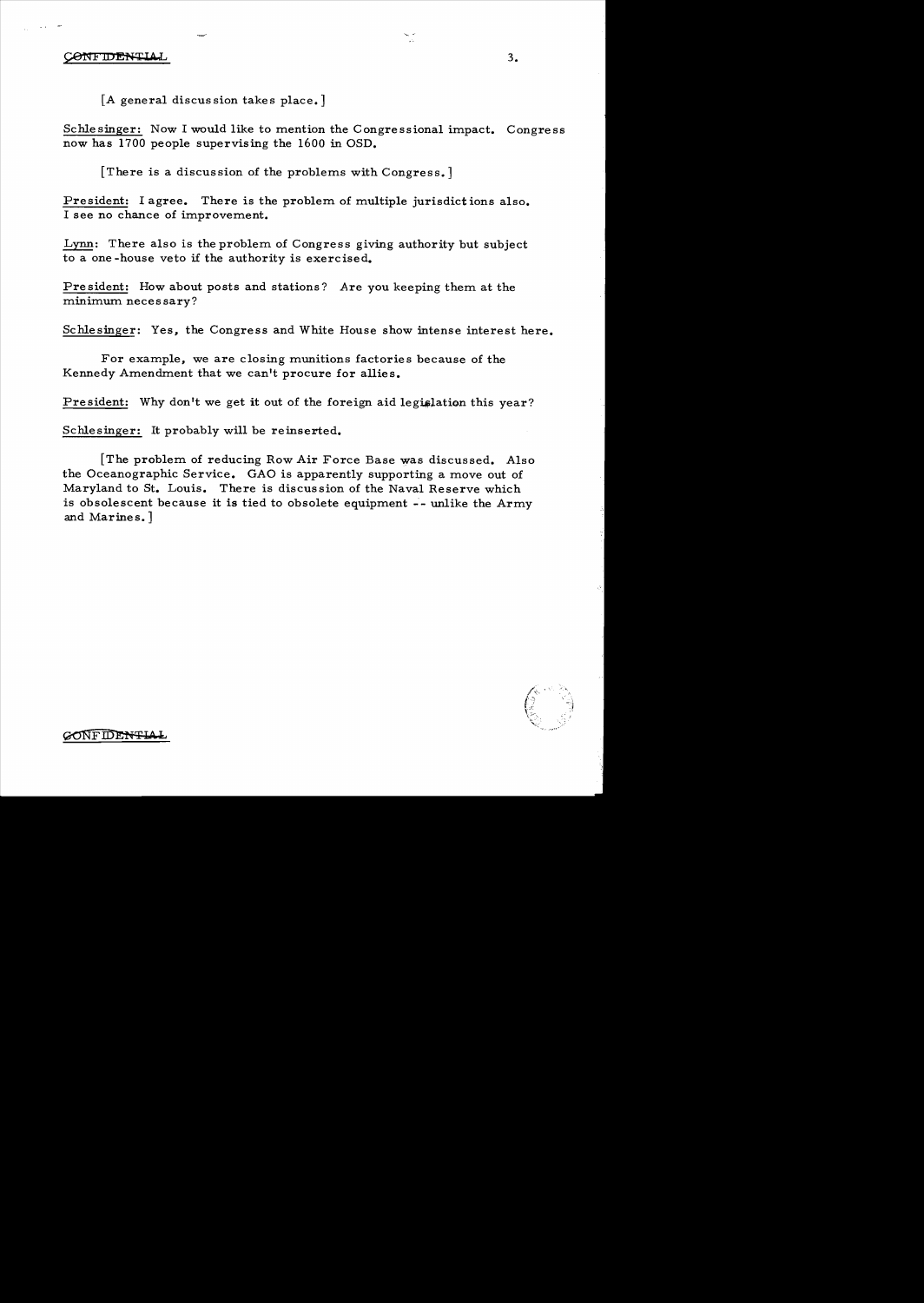(0-30 005 (16 Sept to 3000) Finite de Marin 15 mois 10 mois 10 mois 10 mois 10 mois 10 mois 10 mois 10 mois 10 mois 10 mois 10 mois 10 mois 10 mois 10 mois 10 mois 10 mois 10 mois 10 mois 10 mois 10 mois 10 mois 10 mois 10 mois 10 mois 10 mois 10 moi they dy in a erad letente + approvanch  $7144$ DOD niels strong incorditation of Sig objectives in order to get orders carried ont. The orgater ament du "incentuinged"  $1/10 =$ - Estientire pay. P & comprisont & this prob. But I have usept hold  $-$  wit =  $14\%$  you orb fr. Schles Intelligent These wonnet with how serios offects, expon clandestine. Don't know what we can be het einil Tate par tournant (Vance, et) demonstate cruel P Thank is no point derneste rive ber # The hang Novel 20 me pour aux est géner The Unix is explain bokts free interprise. Clements Weave vous doing just what you want on this it aver pour supt 18 mo 10 gou can upomment in your reform. E.O. 12353 (as amended) 850-8.3  $1.77808 - 91.426$ <u>MR appeal 6/23/10</u> By dal NARA, Date 1/7/11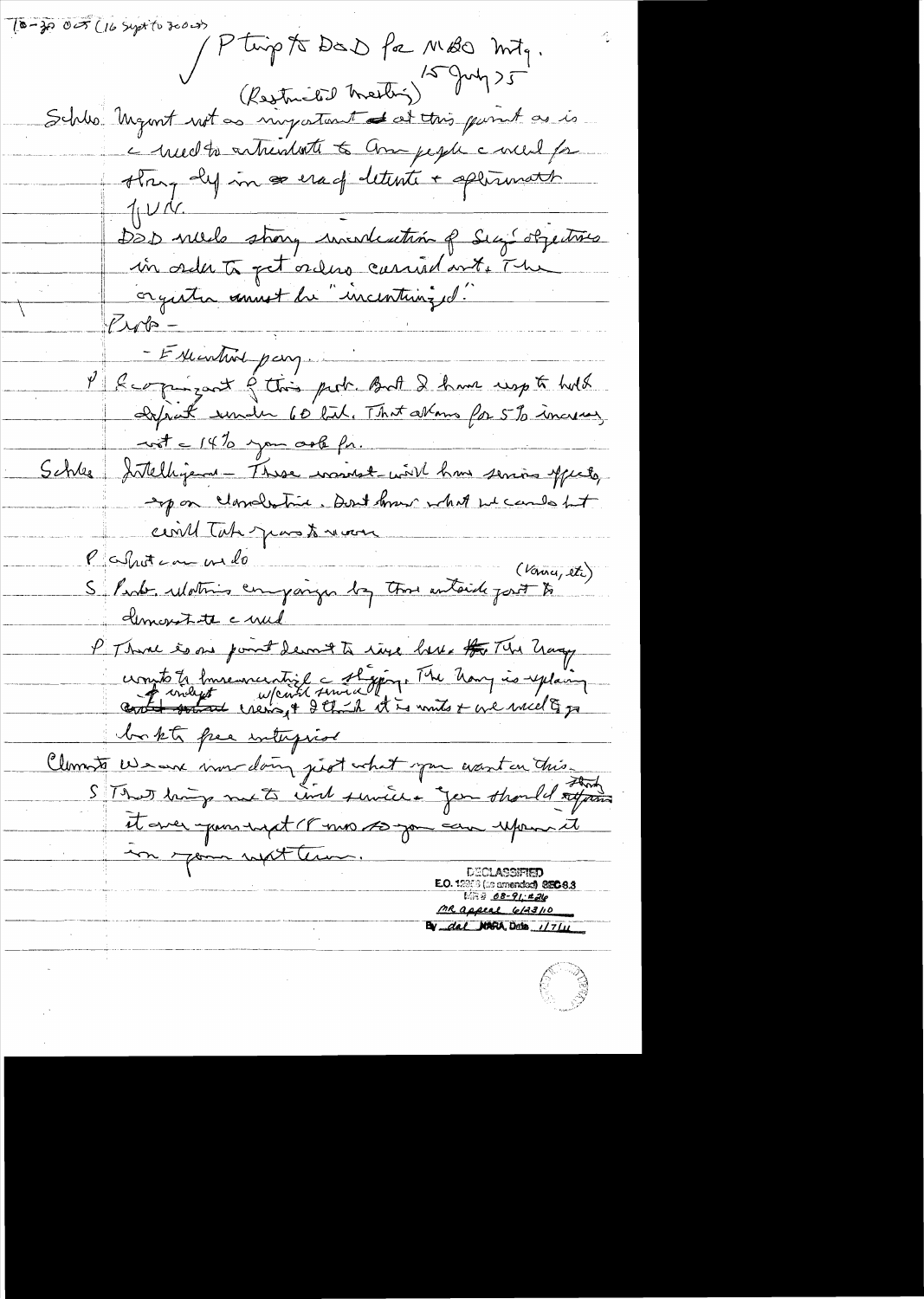(Gent Unity) D (Came writterednatory unnaughs, Certed his released on ONIBA help bin e hyed for cry or (dy to). Schles We are typing to unountain on any in an come en of uncertainty for the ancie of detente + enropitation. We rely as detersement + unnet writer colons allies an our M halance. It was this borlance that cleanter usts. W/out <u>aleterité court de mont de mondre de la comme femment ;</u> optime for you. It is not up to not set your strating & partir, but to quite you of time. AF& "having lawse wrtwomed box than option cryat for eping. in adult pet mourt l'immigle US mont hidge agonist mutuity. For inquiringle un dont home har long 15 m Uniffect will best Some Emis gently suy Edding hit may be more than 90 days, which is play Epiricis Cela home a crotert try furos Brow uon bot, exercicion for undervente de bosto costo (pul) merched in yourses. The final tot of a Dept the int find into a fuld ready In control. Arry et prele in hitter nedime vou Than time nous florin 2mp avec driver 10 Madrid à spatty. AF street form an undy, The four wort so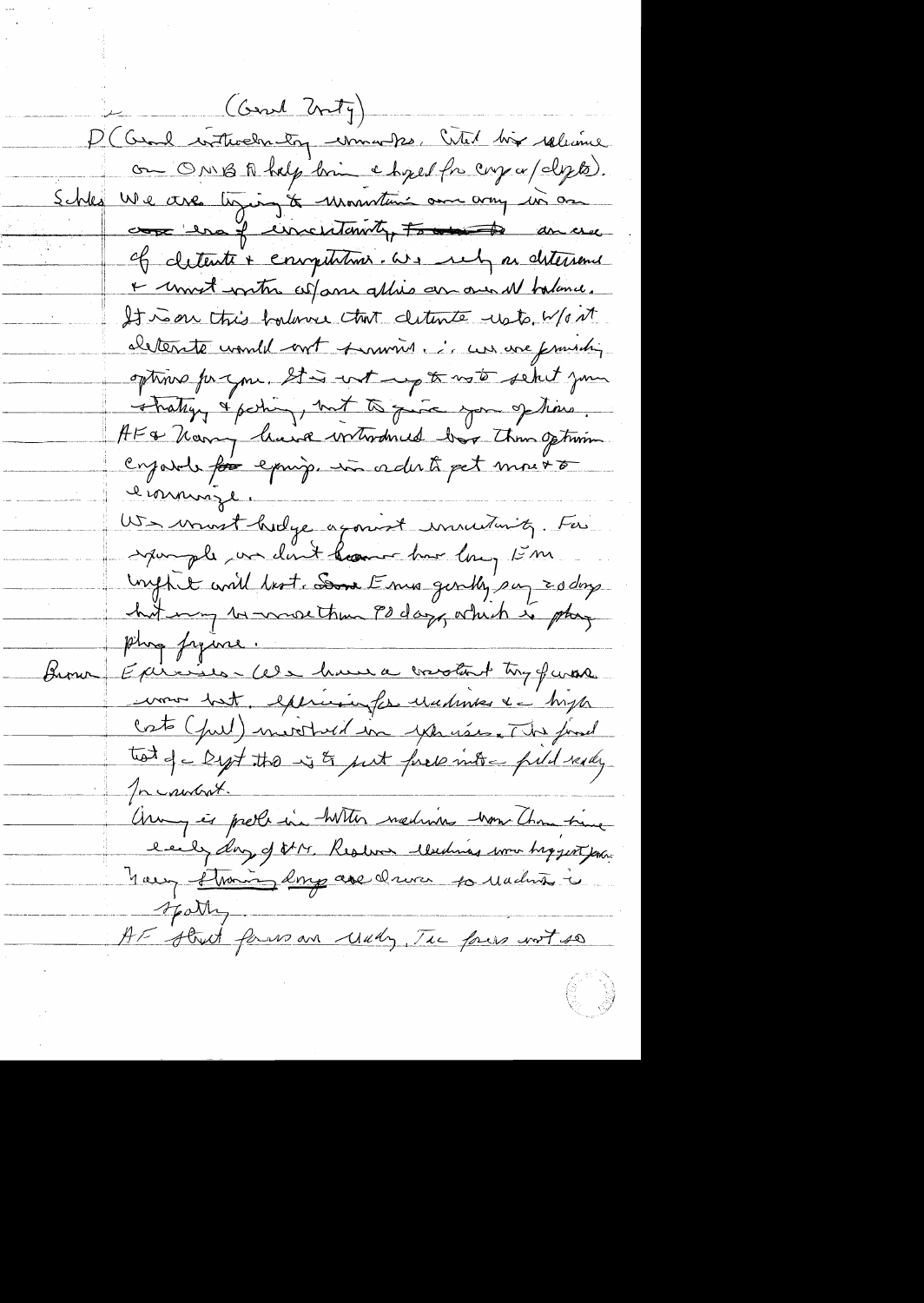Josina mercity true exige pub. Big port de non exempion ses System not just but is a great wrywit Tool.<br>The withs a objectives 8 Who pictus c objectives We got from Service Segot don't what they that unic objecture. (Gund Diservacion of when pumile) Schleen Univ 2 avril 1 th to murtin Compart Cary now has 1500 plople supermising c) 600 in OSD. (Discussed pibro/ Maz) P Joyce - tracted unaltysk juris, also, I ree no chanced the important. hymn Threacher part of Crig quin arritainity bout onlyest to I thouse unto if a conthainty is Agencial literaries P Homichant protox stations. An your brequing Otros at - minum neusag? Yes, the Cong & WH shows without without Next for example, ver aus vising université fortresse  $K$  $K$ Mente Uni year. Perse de reviserte Peop certil la recogent d.<br>(Peop of religion Rout AFB chause l. Abs